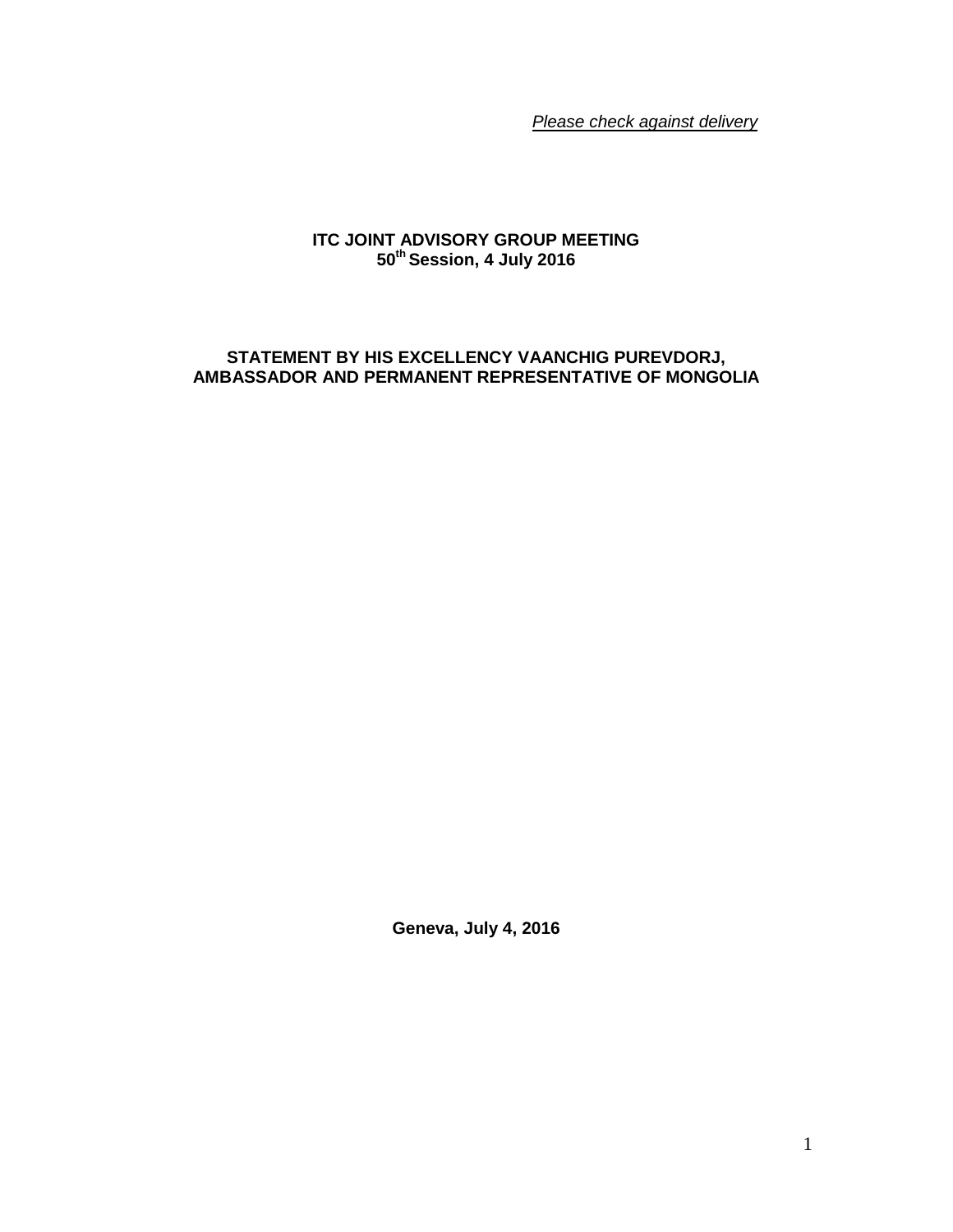Mr Chair, Mr. Director-General Roberto Azevedo, Mr. Secretary-General Mukhisa Kituyi, Madam Executive Director Arancha Gonzalez, Excellencies, Dear Colleagues, Ladies and Gentlemen,

First of all, I would like to congratulate Madam Executive Director and all the ITC staff for the achievements and contribution this organization has made in the last a year and half by adopting a proactive and solution-oriented, innovative approach which are delivering tangible results, in particular in terms of the raising the competitiveness of Small and medium enterprises and their integration into the global and regional value chains, research support for both public and private sector.

In this connection, we would like express our appreciation to the ITC and the donor countries for providing continued support to developing countries, in particular recognizing the special needs of landlocked developing countries like Mongolia through its technical assistance programs aimed at expanding their participation in global trade, thus for making trade as a tool for inclusive growth and poverty reduction.

Mongolia has been maintaining a close cooperation with the ITC since the very beginning of its transition to a market economy in the early 1990s. Partnership with the ITC has been playing an important role in implementing the country's development agenda on promoting inclusive trade growth and job creation through export diversification, product development, promotion of competitiveness of small and medium size enterprises (SMEs) and strengthening capacity of trade and investment support institutions (TISIs).

Concerning the recent activities, we worked together with ITC on raising awareness about the WTO Trade Facilitation Agreement (TFA), which contains concrete measures to help LLDCs integrate into the multilateral trading system. ITC also supported Mongolia in categorizing 'A' provisions of the TFA Agreement. In the coming future, we look forward to working closely with the ITC on developing and carrying out technical assistance projects for identifying and implementing of Category 'C' provisions of the TFA and establishing and strengthening of National Trade Facilitation Committee of Mongolia as well as continue to collaborate on raising awareness among public and private stakeholders about the TFA.